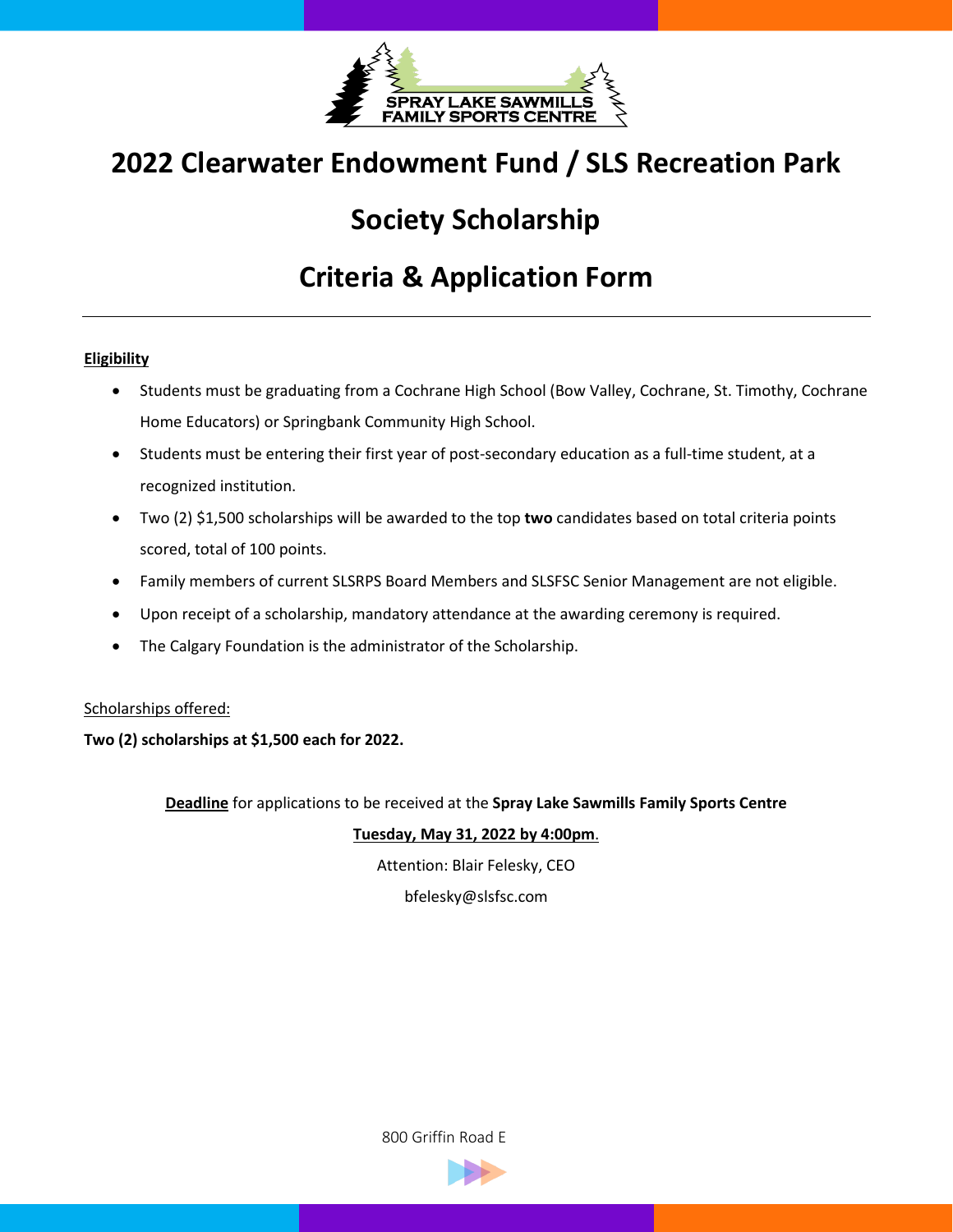# **Clearwater Endowment Fund / SLS Recreation Park Society Scholarship Application Form**

## **Personal Information**

|                | Province: <u>________________</u>                        |  |
|----------------|----------------------------------------------------------|--|
| Phone Number:  | Alternate Phone Number: National Alternate Phone Number: |  |
| Email Address: |                                                          |  |

**Please complete the following questions. If additional space is required, please attach sheet(s) to back of application:**

## **Education Information:**

- 1. Which Cochrane and area High School are you graduating from in June of 2022?
- 2. Which post-secondary institution have you enrolled in or been accepted to for the 2022 Fall Semester?

\_\_\_\_\_\_\_\_\_\_\_\_\_\_\_\_\_\_\_\_\_\_\_\_\_\_\_\_\_\_\_\_\_\_\_\_\_\_\_\_\_\_\_\_\_\_\_\_\_\_\_\_\_\_\_\_\_\_\_\_\_\_\_\_\_\_\_\_\_\_\_\_\_\_\_\_\_\_\_\_\_\_\_\_\_\_\_\_

\_\_\_\_\_\_\_\_\_\_\_\_\_\_\_\_\_\_\_\_\_\_\_\_\_\_\_\_\_\_\_\_\_\_\_\_\_\_\_\_\_\_\_\_\_\_\_\_\_\_\_\_\_\_\_\_\_\_\_\_\_\_\_\_\_\_\_\_\_\_\_\_\_\_\_\_\_\_\_\_\_\_\_\_\_\_\_\_

\_\_\_\_\_\_\_\_\_\_\_\_\_\_\_\_\_\_\_\_\_\_\_\_\_\_\_\_\_\_\_\_\_\_\_\_\_\_\_\_\_\_\_\_\_\_\_\_\_\_\_\_\_\_\_\_\_\_\_\_\_\_\_\_\_\_\_\_\_\_\_\_\_\_\_\_\_\_\_\_\_\_\_\_\_\_\_\_

\_\_\_\_\_\_\_\_\_\_\_\_\_\_\_\_\_\_\_\_\_\_\_\_\_\_\_\_\_\_\_\_\_\_\_\_\_\_\_\_\_\_\_\_\_\_\_\_\_\_\_\_\_\_\_\_\_\_\_\_\_\_\_\_\_\_\_\_\_\_\_\_\_\_\_\_\_\_\_\_\_\_\_\_\_\_\_\_

- 3. Which program or faculty of study are you applying for or been accepted to?
- 4. Where are you planning to live living while attending the post-secondary institution (e.g. at home, residence, renting house, etc.)?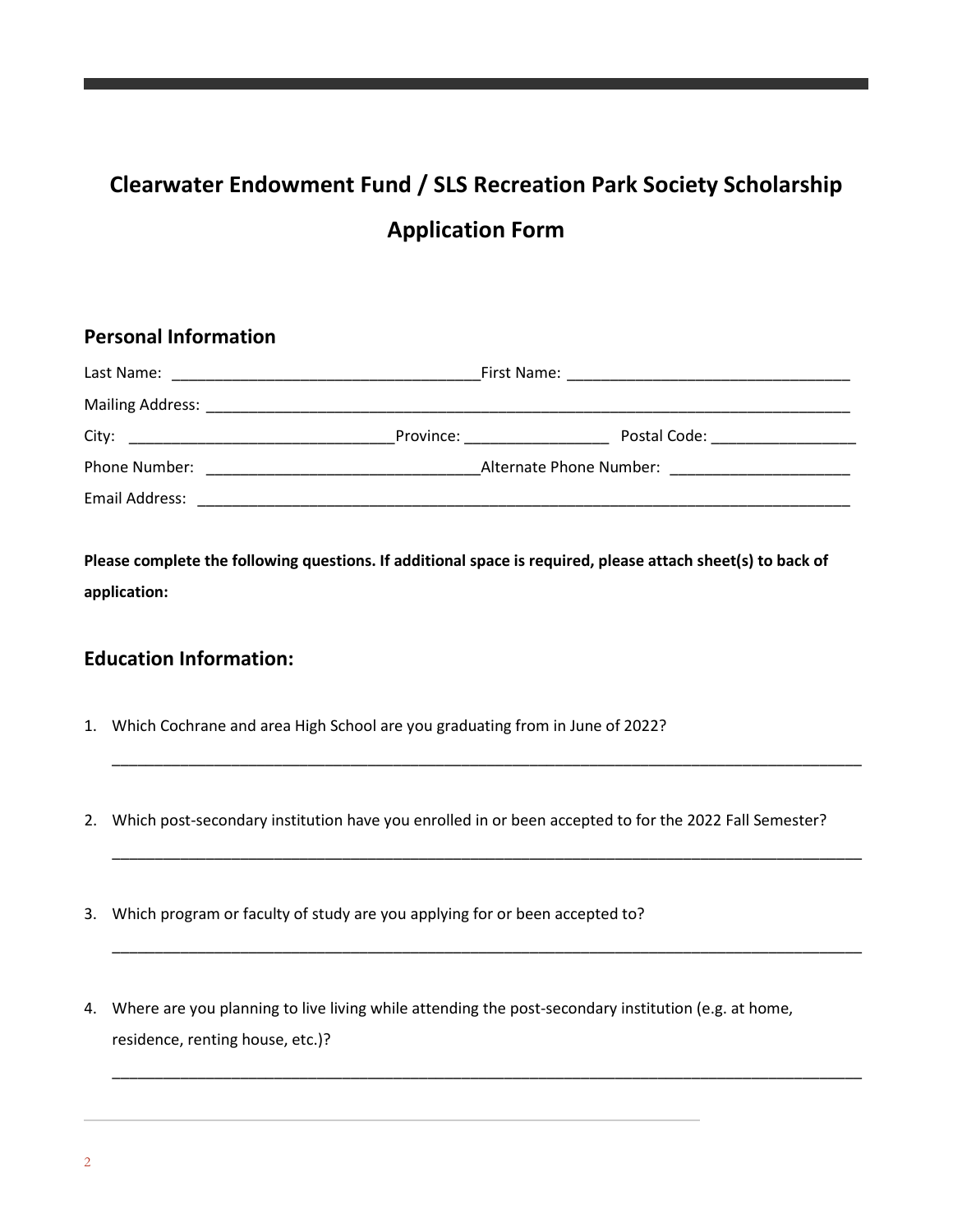1. (Weight 10 points) How has SLSFSC (sports organizations, tenants, membership, drop-in, etc.) played a role in the student's life and how has it made a difference? What activities, sports, programs, etc. have you been involved in? Please elaborate.

2. (Weight 25 points) Demonstrate and expand on how you have taken a leadership role, been involved in the community, made a difference in the lives of others (volunteerism, coaching, instructing, mentoring, refereeing, working, giving back to the community, etc.).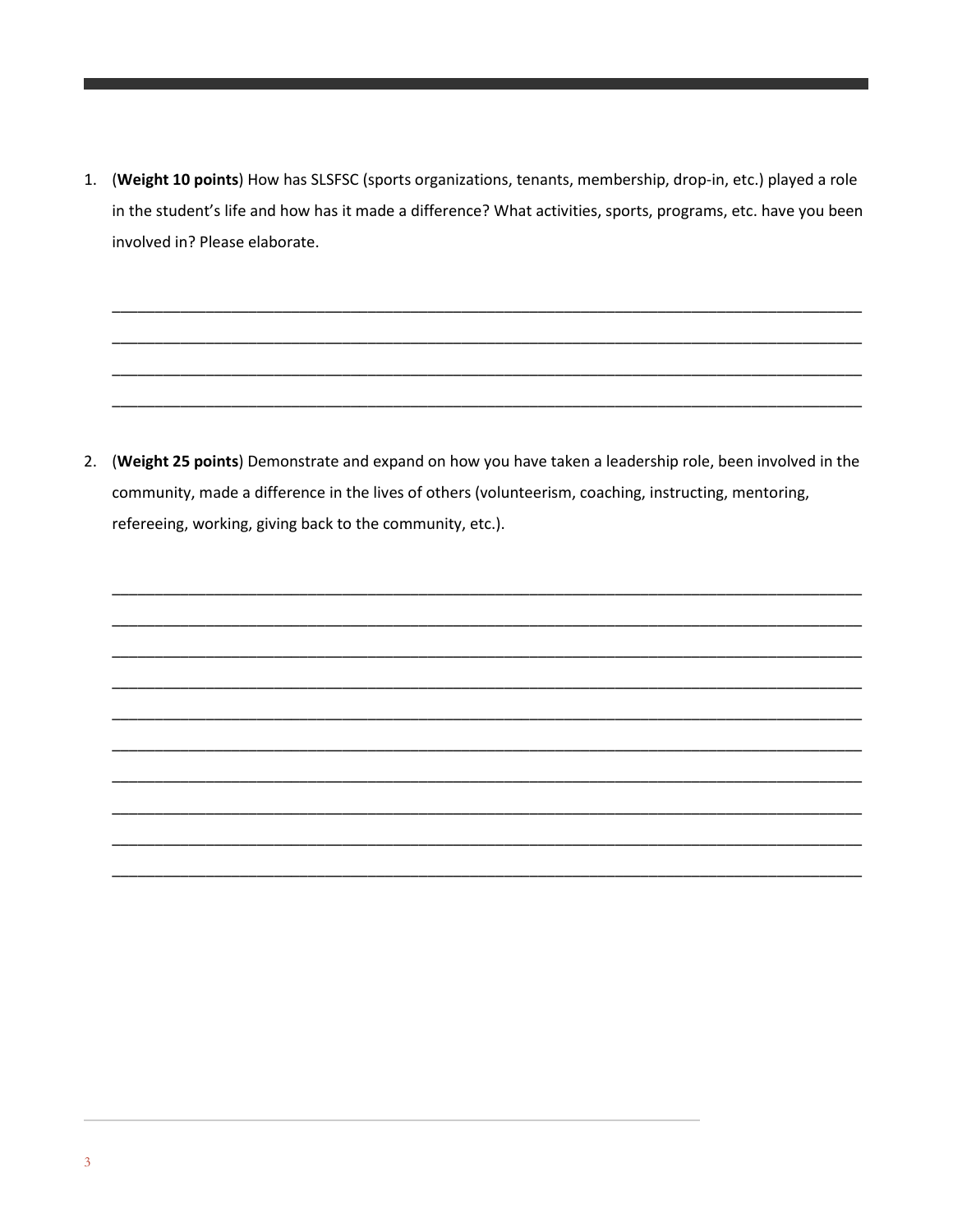## **Financial Information:**

1. (**Weight 10 points**) Demonstrate how you have financially contributed to your post-secondary education and how you expect your total schooling to be funded over the term of the post-secondary education. Elaborate on how the scholarship would make a difference.



\_\_\_\_\_\_\_\_\_\_\_\_\_\_\_\_\_\_\_\_\_\_\_\_\_\_\_\_\_\_\_\_\_\_\_\_\_\_\_\_\_\_\_\_\_\_\_\_\_\_\_\_\_\_\_\_\_\_\_\_\_\_\_\_\_\_\_\_\_\_\_\_\_\_\_\_\_\_\_\_\_\_\_\_\_\_\_\_